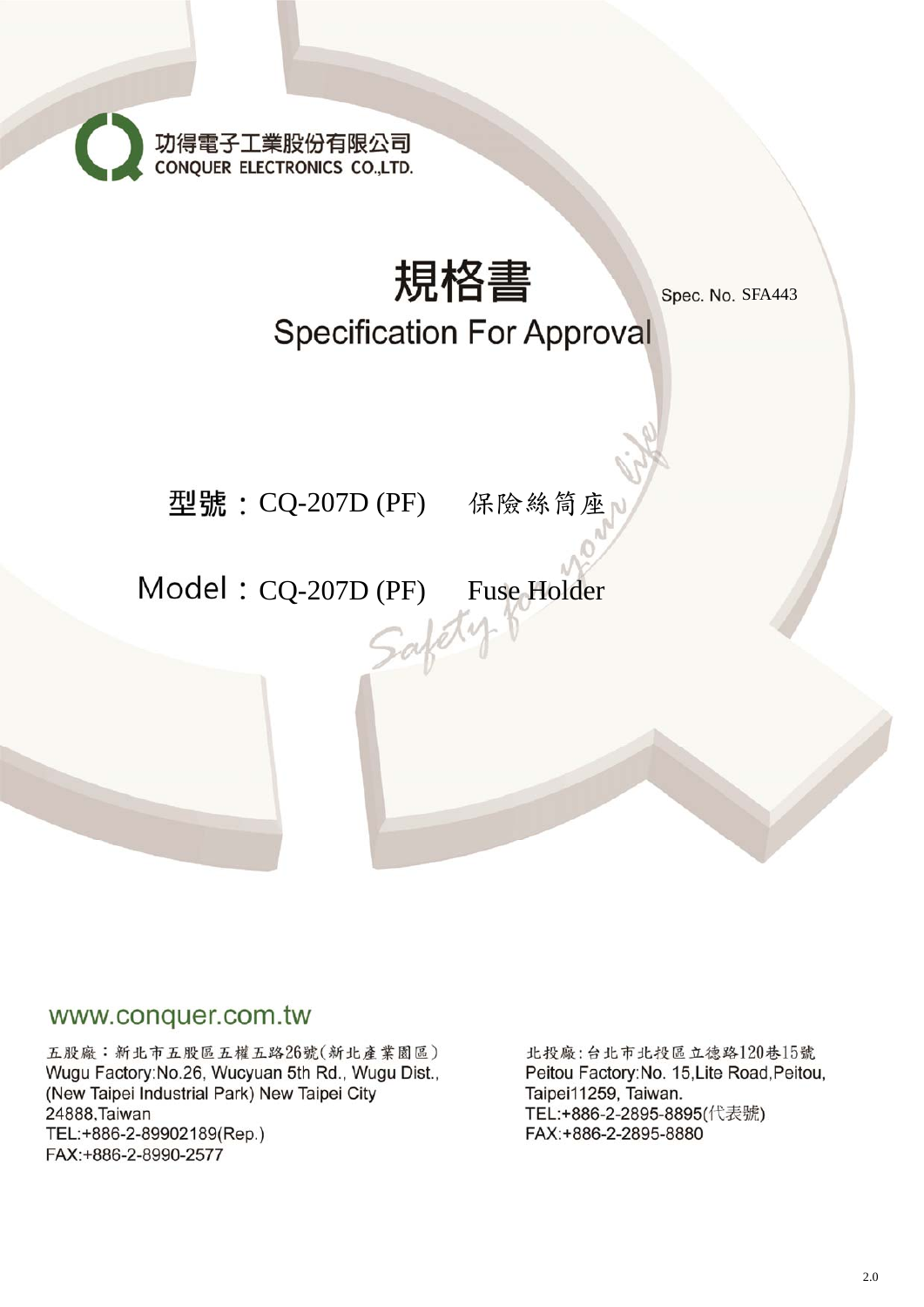

## **History of Change**

| REV. | Description                                                           | Date       | Drawn   | Designed Checked Approved |                                                                                                    |     |
|------|-----------------------------------------------------------------------|------------|---------|---------------------------|----------------------------------------------------------------------------------------------------|-----|
|      | .Issue                                                                | 2016.06.01 | 豪       | 傑<br>25                   | うんじゅう しょうかん しゅうかん しゅうかい しゅうしょう しゅうしょう おうしゅう かいしょう かいしゅう しゅうしょう かいしゅう かいしゅう しゅうかい しゅうしょう<br>逐<br>Fr | 蔡基湖 |
|      | 1. 印字新增【為生產地標記。<br>2. 變更尺寸, 保險絲蓋原尺寸18.9變更為19.3,<br>原安裝孔尺寸12 0變更為12.5。 | 2017.09.14 | 专豪<br>吾 |                           | $2 - 3 = 3$<br>祭進<br>系漢<br>逾                                                                       | っ順金 |

Conquer Electronics Co., LTD.

No.26, Wucyuan 5th Rd., Wugu Dist.,(New Taipei Industrial Park) New Taipei City 24888, Taiwan TEL:+886-2-8990-2189 (代表號) FAX:+886-2-8990-2577 Peitou Factory : No. 15, Lane 120, Lite Road, Peitou, 11259, Taipei, Taiwan. TEL: +886-2-2895-8895 (代表號) FAX:+886-2-2895-8880 E-mail: conqfuse@ms62.hinet.net Offical Website: http://www.conquer.com.tw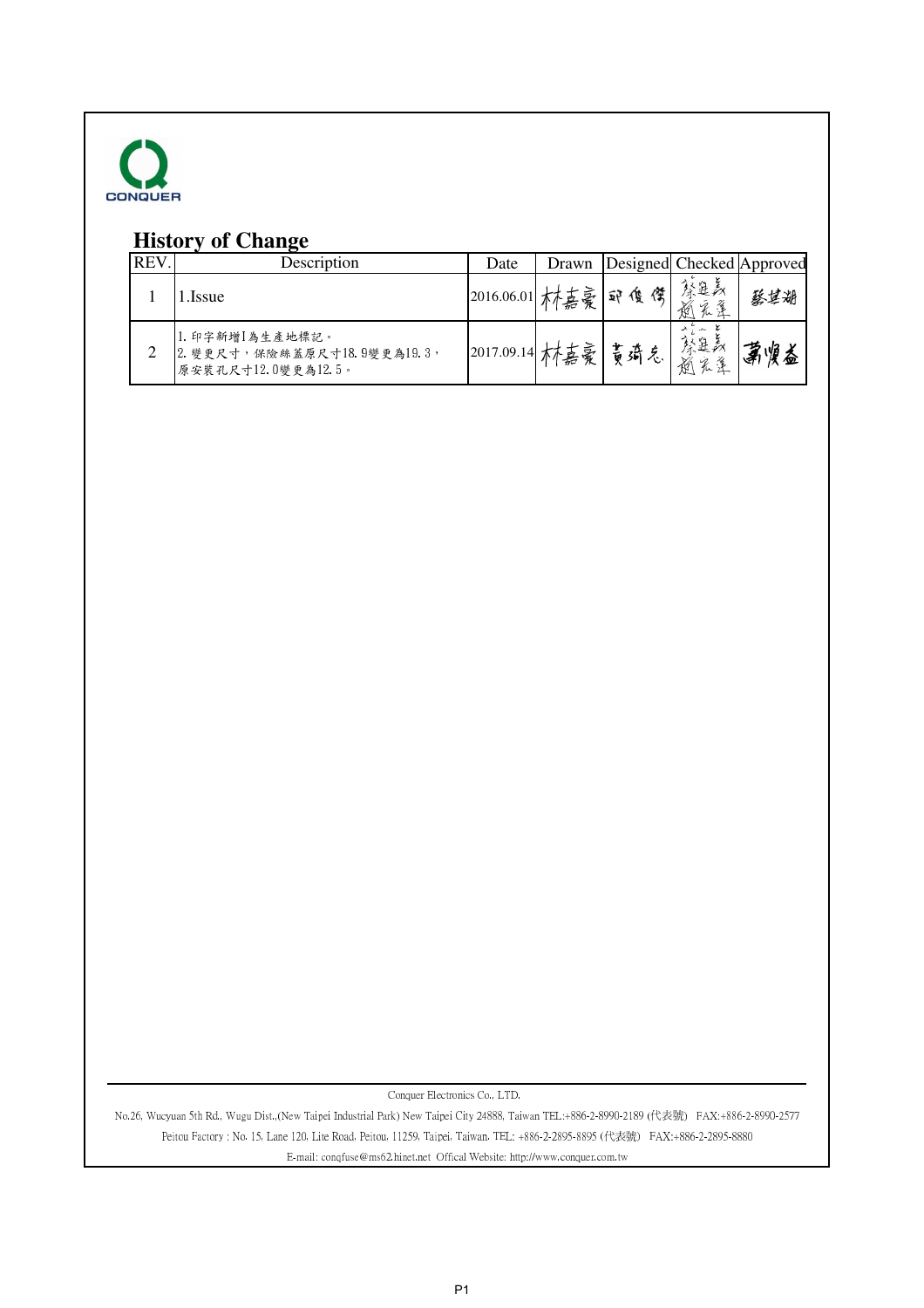

1.適用範圍 Available Range:For (1/4" x 1-1/4")6.3x32mm fuse holder.

2. 形狀及尺寸如下圖 Shape & Size as following illustrations. Unit: mm Tolerance:  $\pm 0.2$ 



5. 類型 Type: 卡口式旋鈕 Bayonet Knob。

Conquer Electronics Co., LTD.

No.26, Wucyuan 5th Rd., Wugu Dist.,(New Taipei Industrial Park) New Taipei City 24888, Taiwan TEL:+886-2-8990-2189 (代表號) FAX:+886-2-8990-2577

Peitou Factory : No. 15, Lane 120, Lite Road, Peitou, 11259, Taipei, Taiwan. TEL: +886-2-2895-8895 (代表號) FAX:+886-2-2895-8880

E-mail: conqfuse@ms62.hinet.net Offical Website: http://www.conquer.com.tw